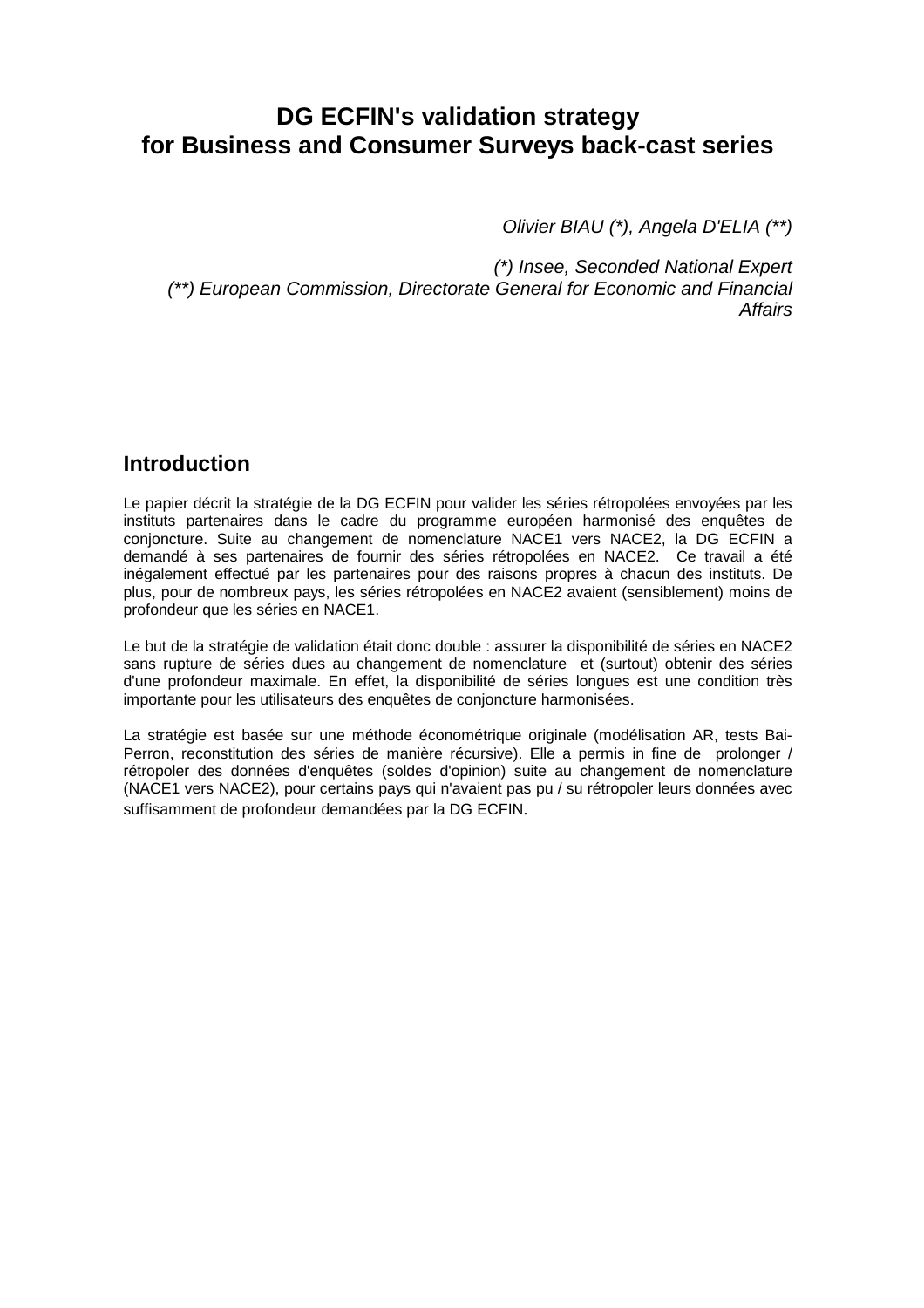### **1. Background**

NACE is the statistical classification of economic activities in the European Union: it provides a reference framework for the production and the dissemination of statistics related to economic activities. Statistics produced on the basis of NACE are comparable at European level and, in general, at world level in line with the United Nations' International Standard Industrial Classification of all Economic Activities (ISIC).

Since May 2010, the Direction General for Economic and Financial Affairs (DG ECFIN) of the European Commission publishes its Business and Consumer Survey (BCS) results according to the NACE Revision 2 classification (NACE2). The changeover from the former nomenclature NACE 1.1 (NACE1), which was in use until April 2010, to the NACE2, aims at reflecting technological developments and changes of the economy. Indeed, since 2000, a major revision of international and European classifications of economic activities and products has taken place. In the case of the European Union, Regulation (EC) No 1893/2006 (hereinafter referred to as 'the Regulation') established NACE Revision 2 as the new basis for classifying economic activities. As stated in the same Regulation, an up-to-date classification such as NACE2 is central to the Commission's ongoing efforts to modernise the production of EU statistics. In 2009, Eurostat started publishing short-term and structural business statistics according to NACE2, while national accounts implemented the change in September 2011.

Responding to this development, BCS data - which are also part of the Principal European Economic Indicators - are now released according to NACE2: this makes the survey data even more comparable to short-term statistics and more fit as early indicators, prior to the actual publication of hard data, enabling thus better economic monitoring and decision making by governments, financial institutions, businesses and all other operators in the internal market.

The NACE2 changeover consists of a change in the identification and grouping of similar economic activities, which brings about a change in the way survey data are collected, grouped, and reported. The NACE2 classification has increased the level of detail, mainly in the services sector, so as to reflect the increased diversity and specificity of economic activities. This means that a number of activities, identified by numerical codes, are either completely new or have been distinguished from other activities and aggregated with more similar ones. As a consequence of the changes in the economy, some specific activities have been moved from a NACE1 section to a different NACE2 section; this is like in the case for 'publishing activities', which have been moved from manufacturing to the communication section, together with other services. The numerical codes in NACE2 may be different from those in NACE1, even though the composition of many groupings may remain broadly unchanged. Correspondence tables are used to map the old NACE1 codes into the new NACE2 codes.

Since the changeover to NACE2 entails a change in the identification and grouping of similar economic activities, this entails also a change in the sampling frame of enterprises and requires a modification of the samples currently used for collecting data, and therefore it involves per se a break in the survey time series. In order to have NACE2 survey series that are continuous (i.e. without spurious breaks due to nomenclature's change and as long as possible partner institutes participating in the Joint Harmonised Programme of Business and Consumer Surveys were invited to provide DG ECFIN with back-cast series back to 1985 for aggregate level (e.g. total industry, total services, …) in order to preserve as far as possible the original length and nature of the business survey series. Indeed, the length of available series is not only an important added value of the European Commission's business surveys, but this feature is also strongly required by DG ECFIN stakeholders and survey users.

### **2. The lack of a full backcast NACE2 dataset**

The backcasting exercise put in place by BCS partner institutes aimed at converting historic NACE1 data into new NACE2 format to produce continuous NACE2 series. However, BCS partner institutes experienced difficulties in yielding backcast series, which delayed the full availability of the NACE2 backcast dataset. In May 2010, only a maximum of 15 countries had provided backcast series (mainly in the industry sector): as the number of backcast series was insufficient to get an harmonised EU dataset, DG ECFIN decided to publish its survey time series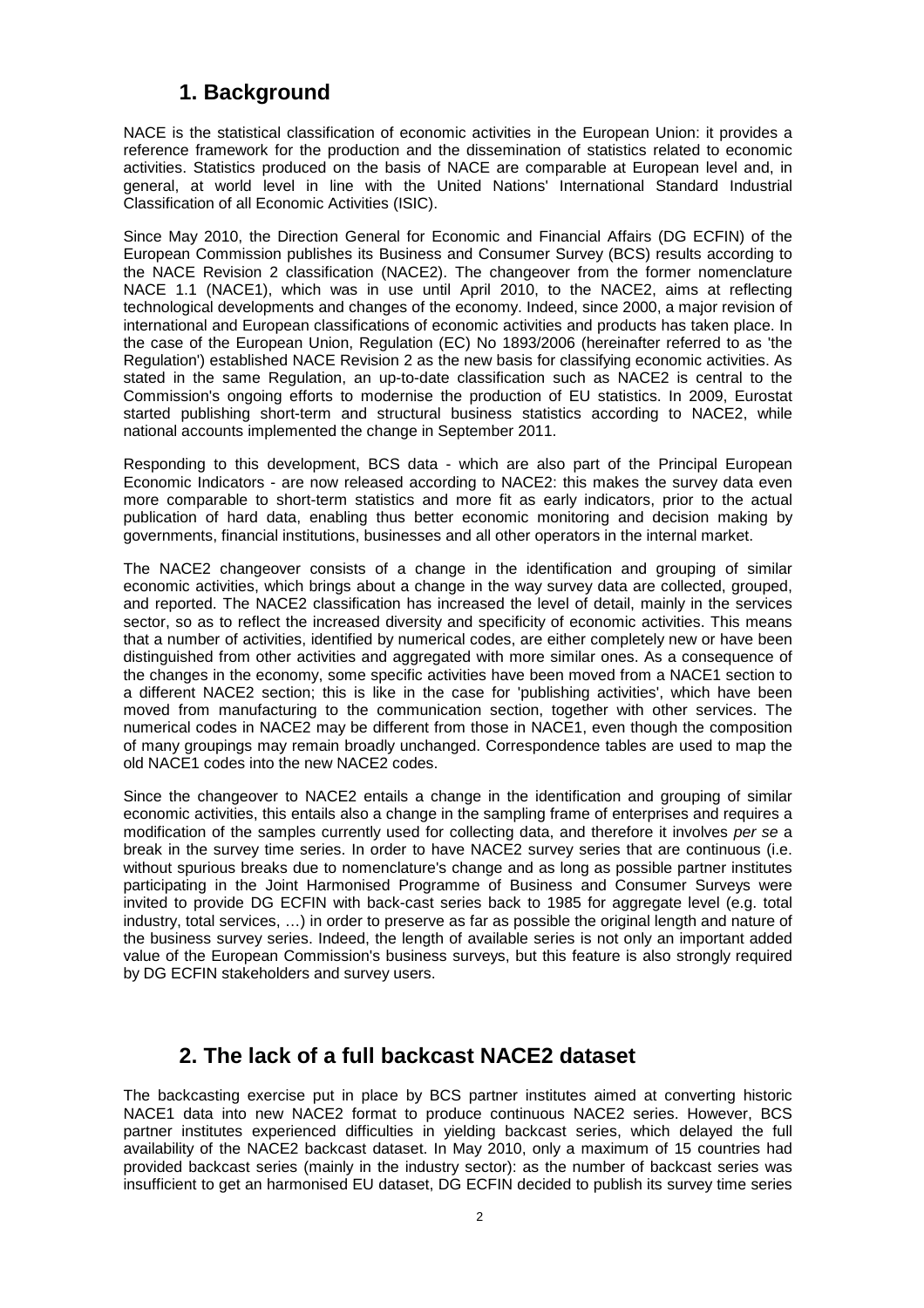by splicing the former NACE1 series (for the data up to April 2010) with NACE2 series (data from May 2010 onwards).

Throughout the rest of 2010, BCS partner institutes continued to provide the backcast series, which were initially missing. Nevertheless, the appraisal done at the end of 2010 to take stock of the NACE2 backcast dataset was barely satisfactory. Actually, the number of missing backcast data was still significant when going back in the past (see Table 1). The sector with the higher number of backcast series was clearly industry, but only very few backcast series went back to 1985. Most of the provided backcast series were available from 2000, and even later for the other sectors.

The lack of a full backcast dataset raised an issue as it risked to prevent DG ECFIN from producing EU and Euro Area figures, which are among the main benefits and raison d'être of having an harmonised program of business surveys. To tackle this issue, DG ECFIN elaborated and put in place a validation strategy related to the NACE2 changeover. This validation process aimed i) at checking the quality of the back-cast series sent by the BCS partner institutes, ii) at making available continuous series and iii) at re-building as long as possible series, when the length of the backcast series was assessed as not satisfactory...



**Table 1 - Picture of state of play in term of missing backast series** 

Note: this table gives a picture of the number of missing backast series (in yellow) per country and per survey at different points in time (Jan-2005, Jan-2000, Jan-1995, Jan-1990, Jan-1985).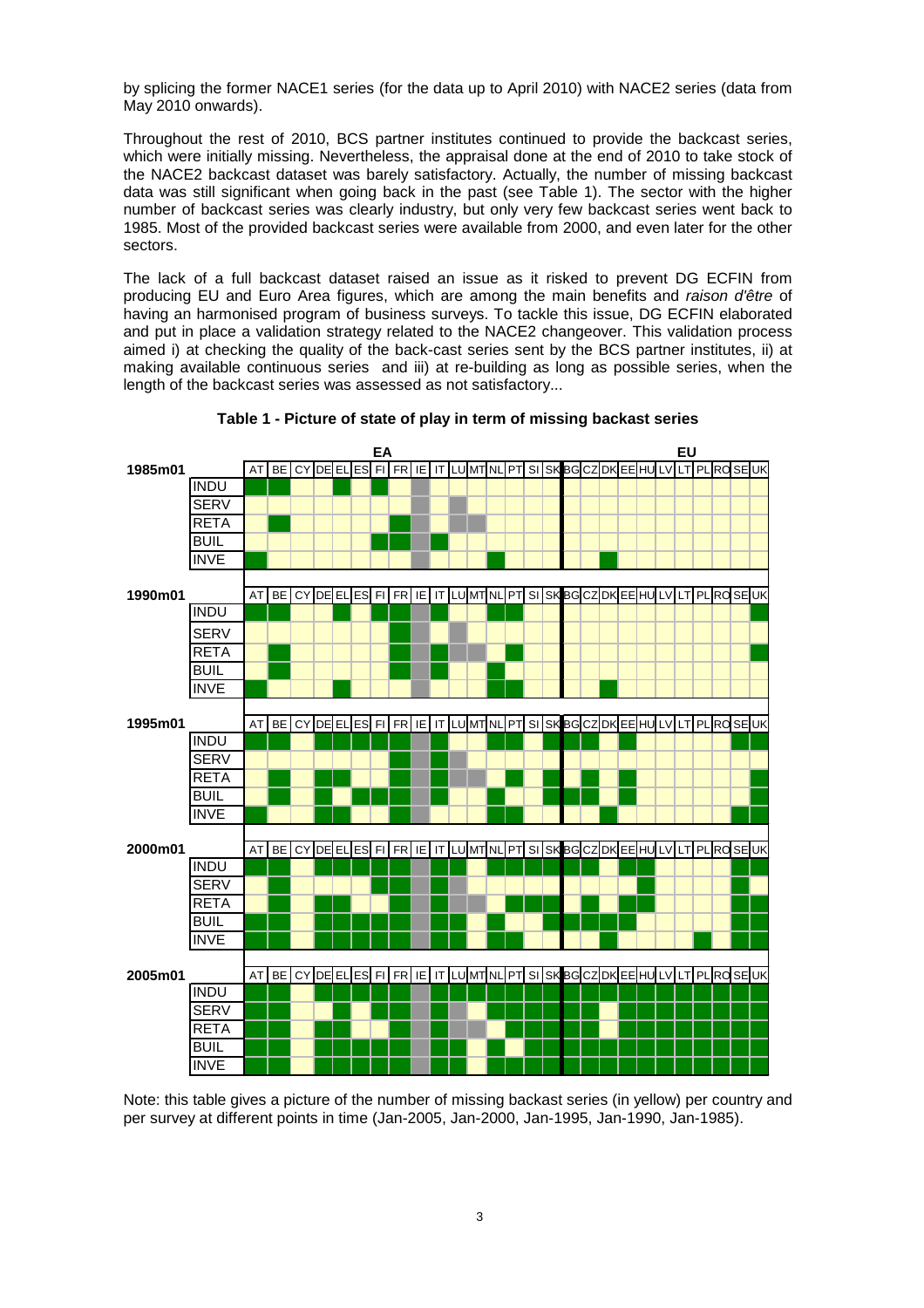## **3. The validation strategy – step by step**

The overall purpose of the back-casting exercise was to re-constitute historical series according to the new (NACE2) classification, from the former existing series coded according to the old classification (NACE1). The number of series treated by DG ECFIN was roughly 1 000 (500 monthly and 500 quarterly time series), at aggregate level (e.g. total industry, total services, etc.).

In most cases, the NACE1 series were available with a longer time span than the NACE2 backcast series received from BCS partner institutes (hereafter called "original NACE2 back-cast series"). Moreover, NACE1 data were collected and computed on real time, based on weighting schemes reflecting the share of the sub-sectors available at any given point in the past, while this was not replicable for NACE2 back-cast data, for which the sub-sector weights are not known in the past. Therefore, for the purpose of the validation, the NACE1 series were taken as the benchmark, in comparison to which the back-cast series were assessed, possibly re-calculated (even further back in the past) and then validated.

In this respect, each series was thought as of consisting of two segments (see Graph1):

- a historical time segment where only the NACE1.1 classification existed,
- an overlapping time segment where both NACE1.1 and the original NACE2 back-cast data were available (in a very few cases the overlapping time segment coincided with the whole length of the historical NACE1.1 series).



**Graph 1 – NACE1 and NACE2 backcast series** 

For the purpose of the validation, the series (both NACE2 back-cast and NACE1) were examined in backward order (e.g. starting from April 2010 and going back in the past).

#### **Step 1 – model the difference as an AR(p)**

The difference  $d_t$  between the original NACE2 back-cast series and the old NACE1.1 series was modelled as a realisation of an autoregressive (AR) process on the overlapping period:  $D_t \sim$  $AR(p)$ . The inspection of the empirical autocorrelation functions for a large sample of series confirmed that this is a reasonable assumption.

Within the class of AR models, the lag order  $p$  of the AR process was identified choosing the model for the series  $d_t$  which minimizes the Bayesian Information Criterion (BIC). The identification of p, specific to each series, was done through maximum likelihood estimation.

#### **Step 2 – find a break**

The possible presence of breaks in the difference series  $d_t$  was tested through the Bai-Perron (1998, 2003) procedure, which allows identifying the dates on which the breaks occur, too (see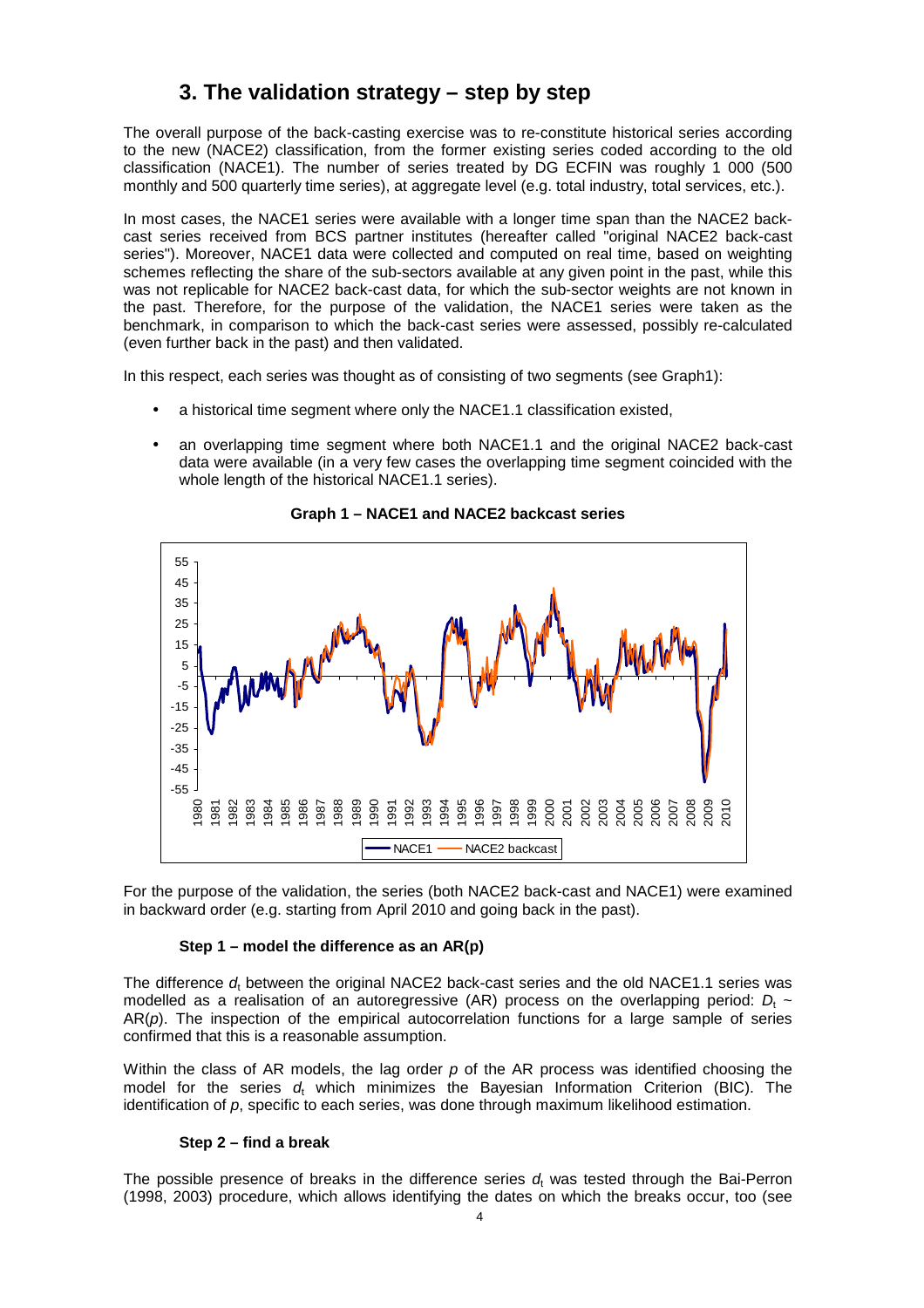Graph 2). This tool is widely used in the econometric and financial literature, as it relies on general enough assumptions and yields robust results.





The Bai-Perron procedure makes use of a dynamic programming approach, by means of which structural changes in the mean (occurring at unknown dates) are detected. In a nutshell, the procedure aims at estimating the set of break-dates that split the series into homogeneous intervals, with different means. The estimation method is based on a least squares principle, so that the break-dates are those that minimize the residual sum of squares over all the possible partitions (see Box 1).

One of the main features of the Bai-Perron procedure is the ability to deal with and detect multiple breaks simultaneously. For the purpose of validating the NACE2 backcast series, the first break (going back to the past) was selected. However, any break occurring after January 2008 was discarded, in order to avoid identifying spurious breaks over the last 3 years, due to the higher volatility of the series during the crisis.

#### **Step 3 – validate the NACE2 series from the break date**

The break date, found for each time series, was used to split the original NACE2 backcast series in two sub-series, before and after the break. The back-cast data for the sub-period from the break date up to April 2010 were therefore considered as validated, whereas those for the subperiod from the beginning of the back-cast series up to the break date were not.

#### **Step 4 – rebuild and prolong NACE2 series before the break date**

The  $AR(p)$  model, which had been identified in Step 1, was re-estimated on the validated subperiod. The estimated AR coefficients were then used to convert the NACE1 series into a NACE2 series -for the sub-period before the break date.

As  $d_t = b_0 + \sum_{j=1,\dots,p} b_j(d_{t_j})$ , this was done recursively through the following relationship:

 $NACE2_t = NACE1_t + b_0 + \sum_{j=1, ..., p} b_j(d_{t-j}),$ 

where  $b_0$  and bj (j = 1, ..., p) are the estimated AR(p) coefficients and  $d_{t-1}$  is the difference between the NACE2 back-cast series and the NACE1.1 series at time (t-j).

The logic behind this step rested in replicating the same autoregressive structure, which had been estimated on the validated back-cast series, in the sub-period before the break date. This was achieved by applying the estimated autoregressive coefficients to the series NACE1 taken as benchmark through the whole validation process. This allowed smoothing the transition between the two series (see Graph 3). Furthermore, the adopted approach allowed to have NACE2 series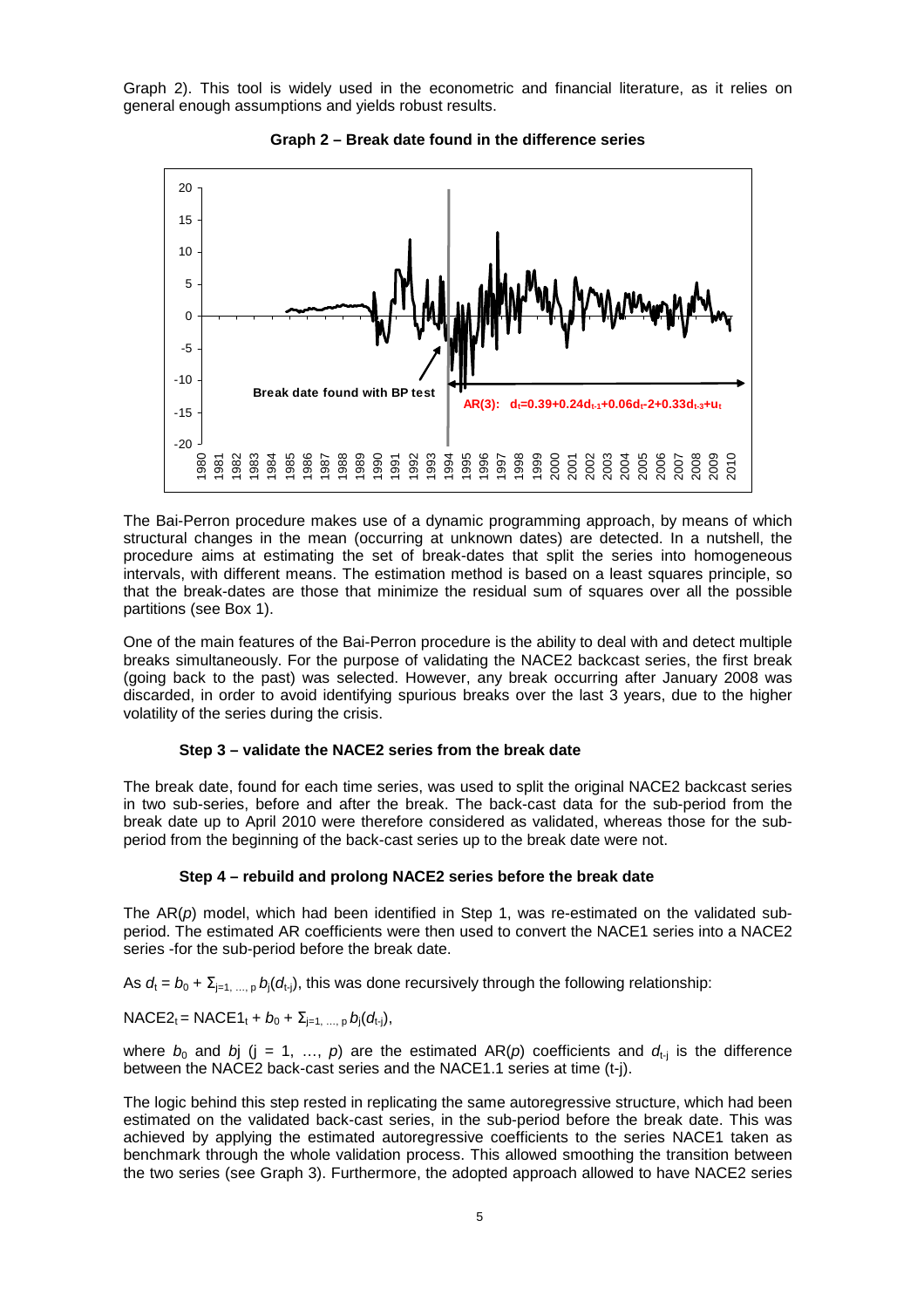as long as the original NACE1 series, even when the available back-cast series was shorter, which was very often the case.

Final series were then sent to BCS partners institutes for reaction and approval.



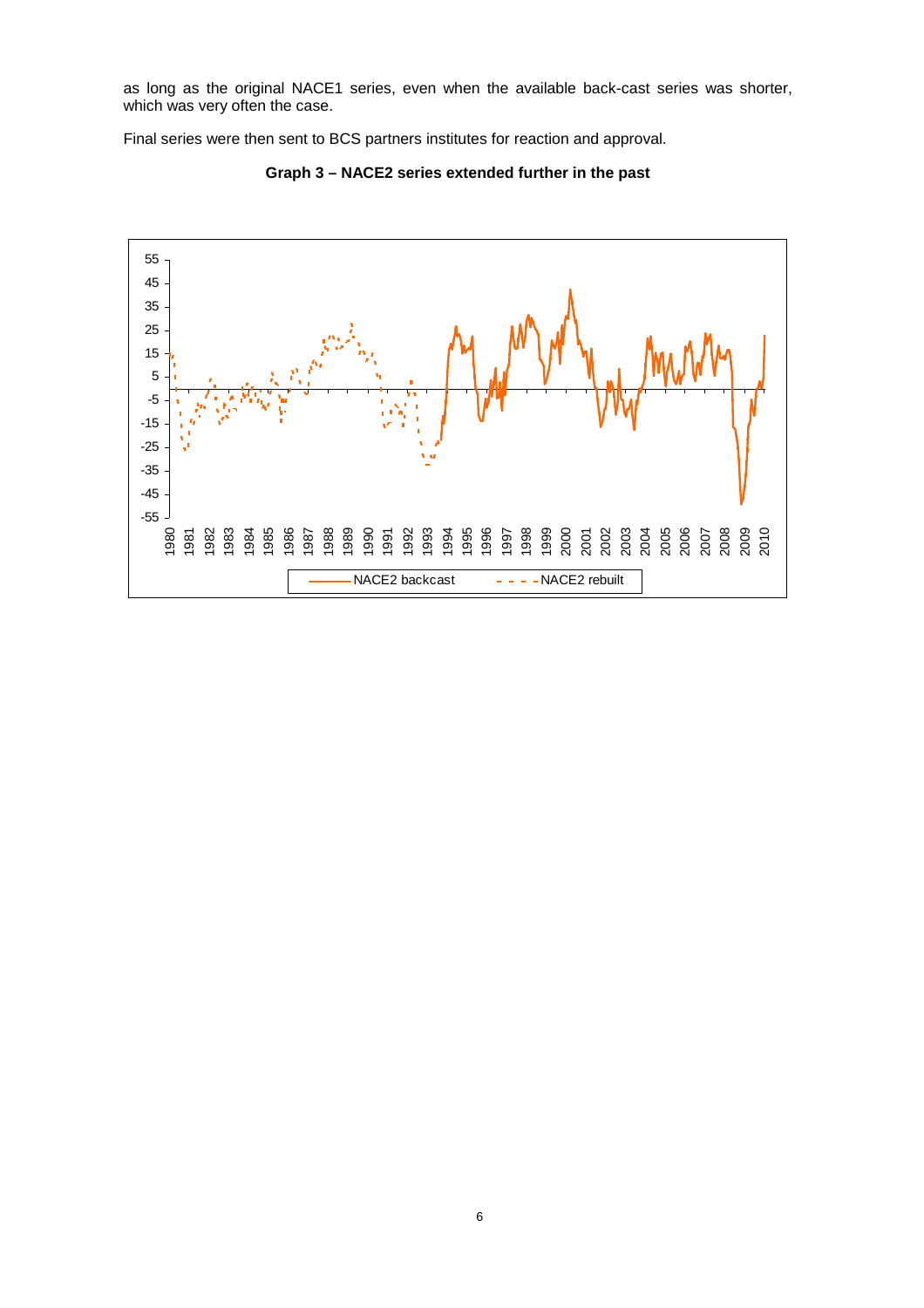#### **Box 1 : Bai – Perron Test**

Considering the standard linear regression model,

$$
y_i = x_i'b_i + u_i
$$
  $(i = 1, ..., t)$ 

where at time *i*,  $y_i$  is the observation of the dependent variable,  $x_i$  is a  $k \times 1$  vector of regressors, and  $b_i$  is the  $k\mathsf{x}$ 1 vector of regression coefficients, which may vary over time, the basic idea of the Bai-Perron (2003) relies on testing the hypothesis that the regression coefficients remain constant:

$$
H_0
$$
:  $b_i = b_0$  (*i* = 1,..., *t*)

 against the alternative that at least one coefficient varies over time. In many applications it is reasonable to assume that there are  $m$  breakpoints, where the coefficients shift from one stable regression relationship to a different one.

Thus, there are  $m+1$  segments in which the regression coefficients are constant, and the general regression model can be rewritten as

$$
y_i = x_i'b_i + u_i
$$
 (*i* = *i*<sub>j-1</sub> +1, ..., *i*<sub>j</sub>; *j* = 1, ..., m+1),

where *j* is the segment index,  $i_{m,t} = \{i_1,..., i_m\}$  denotes the set of the breakpoints (called also called *m*-partition), and by convention  $i_0 = 0$  and  $i_{m+1} = t$ . In practice however, the breakpoints are rarely given exogenously but are unknown and have to be estimated from the data.

Given an *m*-partition  $i_1,...,i_m$  the least squares estimates for the  $b_i$  can easily be obtained. The resulting minimal residual sum of squares is given by

$$
RSS(i_1,...,i_m) = \sum_{j=1}^{m+1} rss(i_{j-1} + 1, i_j),
$$

where  $rss(i_{i-1} +1, ..., i_i)$  is the usual minimal residual sum of squares in the *j*th segment. The problem of dating structural changes is to find the breakpoints  $i^*,...,i^*$  that minimize the objective function over all partitions  $(i_1,...,i_m)$ :

$$
(i^*_{1},...,i^*_{m}) = \arg\min_{(i_1,...,i_m)} RSS(i_1,...,i_m)
$$

Obtaining the global minimisers in this expression by an extensive grid search would be computationally burdensome for  $m > 2$  (and any reasonable sample size t). Therefore, many hierarchical algorithms have been proposed to do recursive portioning or joining subsamples, but this will not necessarily find the global minimisers. These can be found much easier by dynamic programming approach for any number of changes m. Bai and Perron (2003) present a version of that dynamic programming algorithm for pure and partial structural change models in an OLS regression context. The idea is that of Bellman's principle: the optimal segmentation satisfies the recursion

$$
RSS(I_{m,n}) = \min_i [RSS(I_{m-1}, i) + rss(i+1, t)].
$$

Therefore it suffices to know for each point  $i$  the "optimal previous partner" if  $i$  was the last breakpoint in an *m*-partition. This can be derived from a triangular matrix of  $rss(i,j)$ , the computation of which is again made easier by the recursive relation  $rss(i,j) = rss(i,j+1) + r(i,j^2)$ , where  $r(i, j)$  is the recursive residual at time *j* of a sample starting at *i*.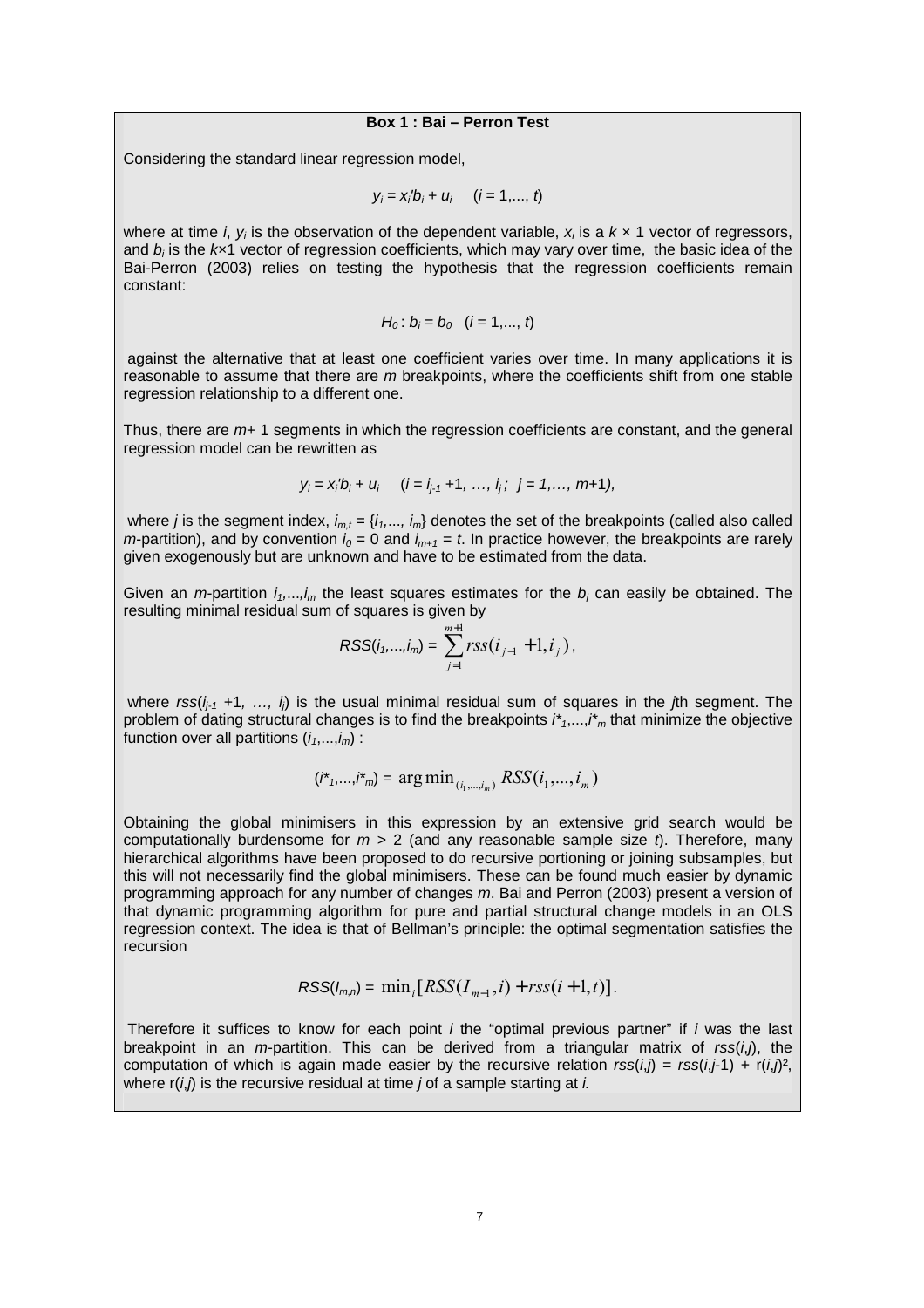# **Conclusion**

To allow an effective changeover to NACE2, DG ECFIN elaborated and put in place a validation strategy which had the objective to make available to final users validated series that are both continuous and as long as possible.

As a result of the validation process, DG ECFIN published in February 2011 a NACE2 validated database with back-cast series at aggregate level (e.g. total industry, total services, etc.) on the basis of a model-based methodology presented in this paper.

This database contains DG NACE2 BCS series, obtained by splicing:

- the NACE2 series re-built according to the 4 steps described in section 3 (for the sub-period before the break date)

- the NACE2 back-cast series as provided by the BCS partner (for the sub-period after the break date until April 2010)
- the NACE2 series as provided by the BCS partner from May 2010 onwards.